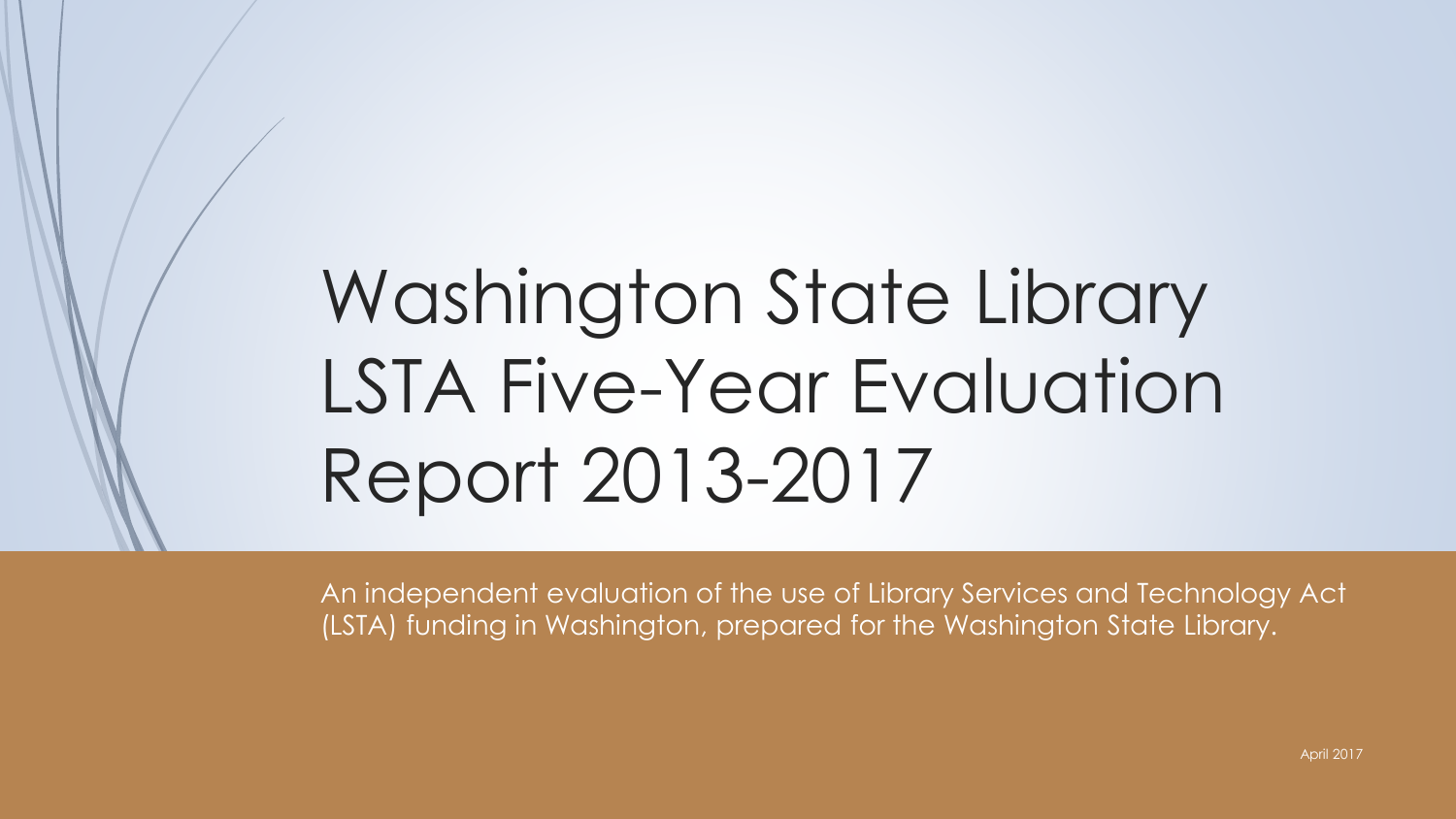#### **Summary of Recommendations**

Analysis of LSTA-related program budgets (Table 1) show that during the grant period, WSL invested significantly more funding towards Goal 1: Access to Library Resources than towards training and other expenditures aimed at Goal 2: Quality of Library Services.

#### **TABLE 1: BUDGET BY GOAL (2013-2015)**

| Goal                                    | <b>LSTA Funds</b> | <b>Total Project Cost</b> |
|-----------------------------------------|-------------------|---------------------------|
| Goal 1: Access to Library Resources     | \$5,935,097       | \$12,187,272              |
| <b>Goal 2: Quality Library Services</b> | \$2,836,656       | \$2,923,427               |
| Total                                   | \$8,771,753       | \$15,110,698              |
|                                         |                   |                           |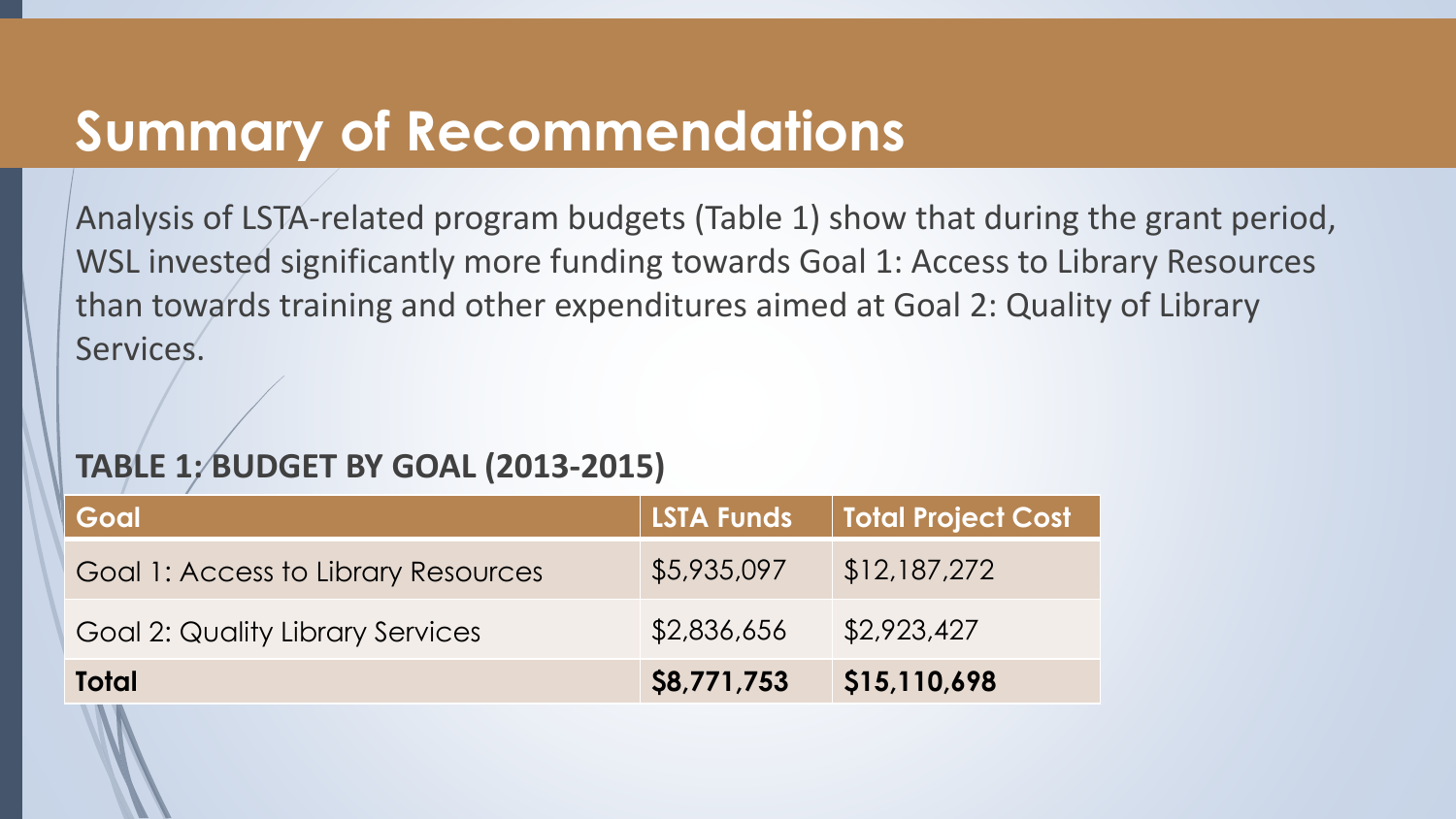#### **Program: Electronic Resources**

Recommendations

- **Recreate the SDL and Anytime Library models of interaction with libraries for other potential group purchases.** WSL should consider other areas where coordinating group purchases may lower costs or expand availability of resources, such as the purchasing of floating collections/resource kits, paid speaker series, catalog software/services, professional development opportunities, and technology equipment and service.
- **Assess available data and develop an evaluation rubric to monitor changes in use patterns.** Better data, in particular about student use of databases, would help to clarify the significance of database availability in Washington.

 **Develop outreach and promotional strategies for databases to use in libraries and their communities.** For the databases to be used to a level consistent with the budget capture they represent, libraries will need assistance in promoting database use to their communities as well.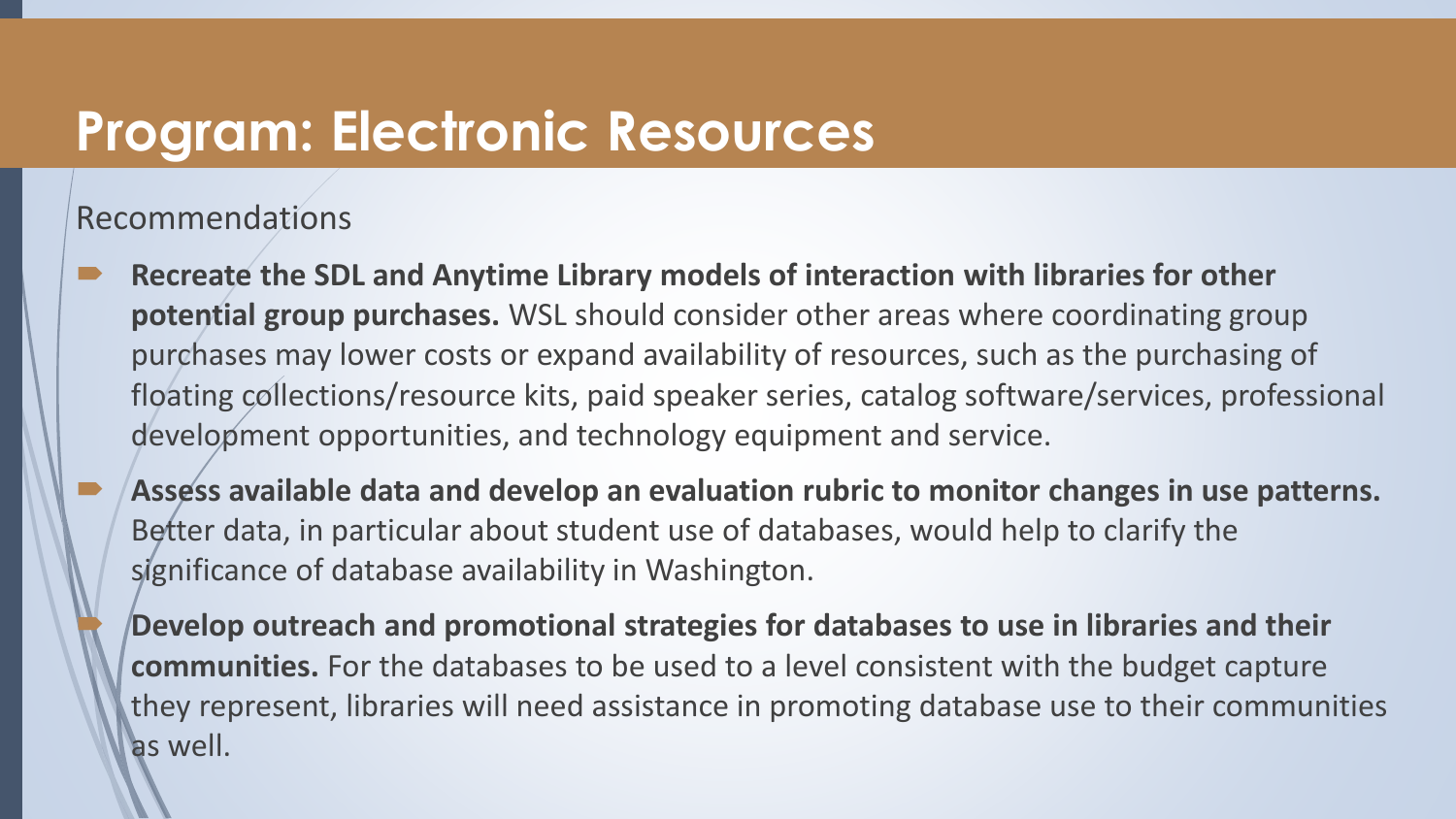#### **Program: Institutional Libraries**

Recommendations

- **Continue to build relationships with the DOC.** DOC could be a valuable partner in increasing measurable outcomes enabled through LSTA funding, particularly related to lifelong learning and informal education.
- **Build programming that leverages library strengths and fills gaps for DOC.** Additional programming in Measuring Success lifelong learning and human services focal areas, such as information literacy, would help meet the needs of inmates not involved in formal educational programs offered through the community and technical colleges, and may encourage increased support from the DOC.

 **Work with community and technical colleges and DOC to address the infrastructure barriers to digital literacy education.** Colleges that have successfully incorporated technology in educational programs for prisoners would be effective collaborators in addressing DOC security and logistical challenges in development of digital skills programs.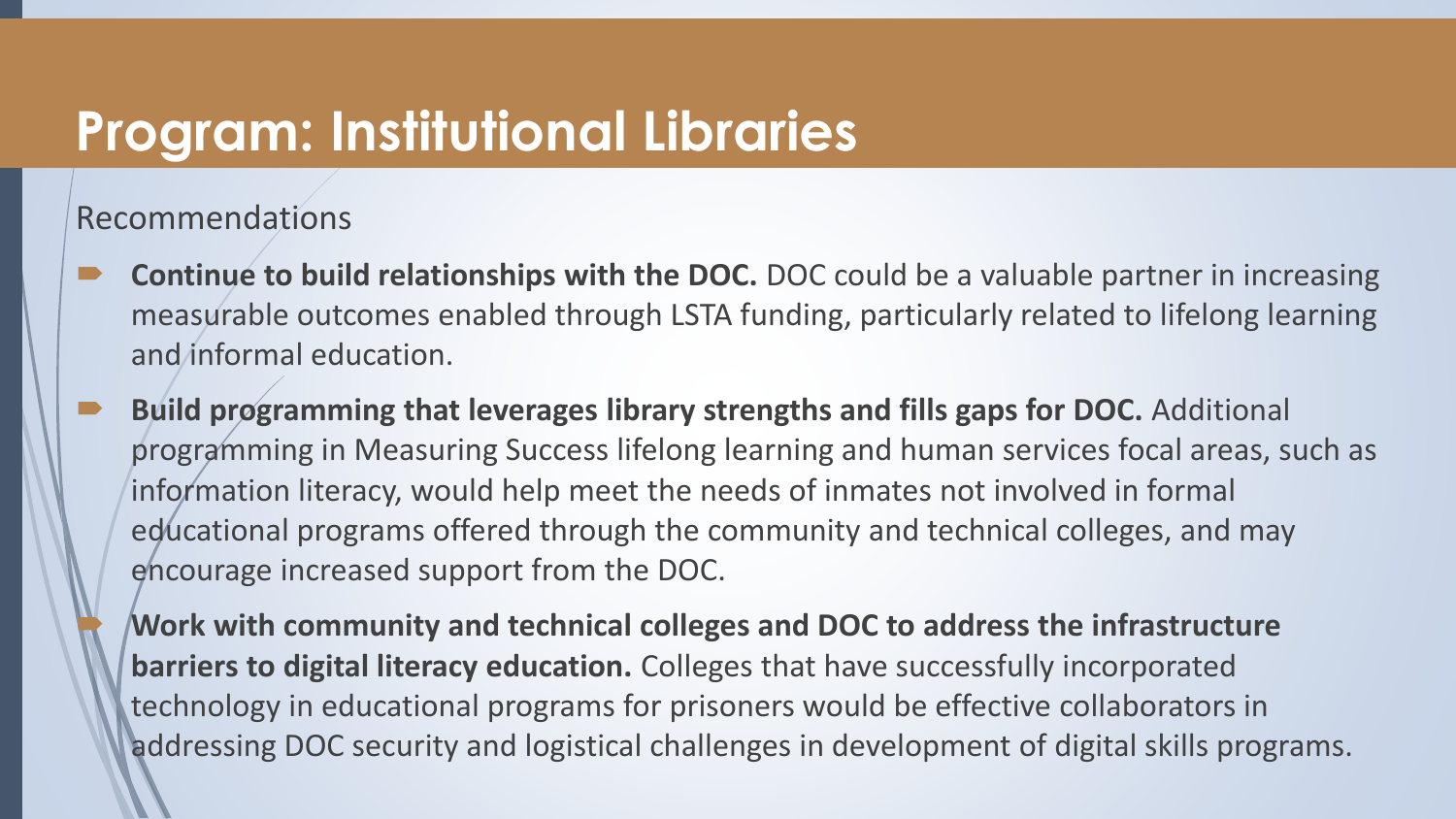# **Program: Washington Talking Book & Braille Library**

- **Increase awareness of WTBBL's services.** Based on Census estimates of disabilities rates and other sources of information about the prevalence of low vision, it is likely that a larger proportion of Washington residents could benefit from WTBBL services. The electronic downloads and associated reading apps are likely to be of growing interest and particularly worthy of promotion.
- **Seek new funding and resource sharing partnerships to extend disability services.** With appropriate stakeholder engagement, creative approaches to service delivery, and greater reliance on funding from other sources, WSL may be able to expand the services it offers to support people with other types of disabilities. Such an initiative could include additional training and support for local libraries that may be struggling with how to best serve community members with disabilities.
	- **Help libraries address accessibility barriers in libraries.** As noted in WSL's recent needs assessment, many public library websites are not accessible for use with assistive devices and screen readers, and to populations with mobility, learning, and other types of disabilities. Training for library staff on online accessibility requirements in serving patrons with disabilities, would help WSL reach a greater number of Washingtonians who are excluded from the use of library resources due to avoidable barriers.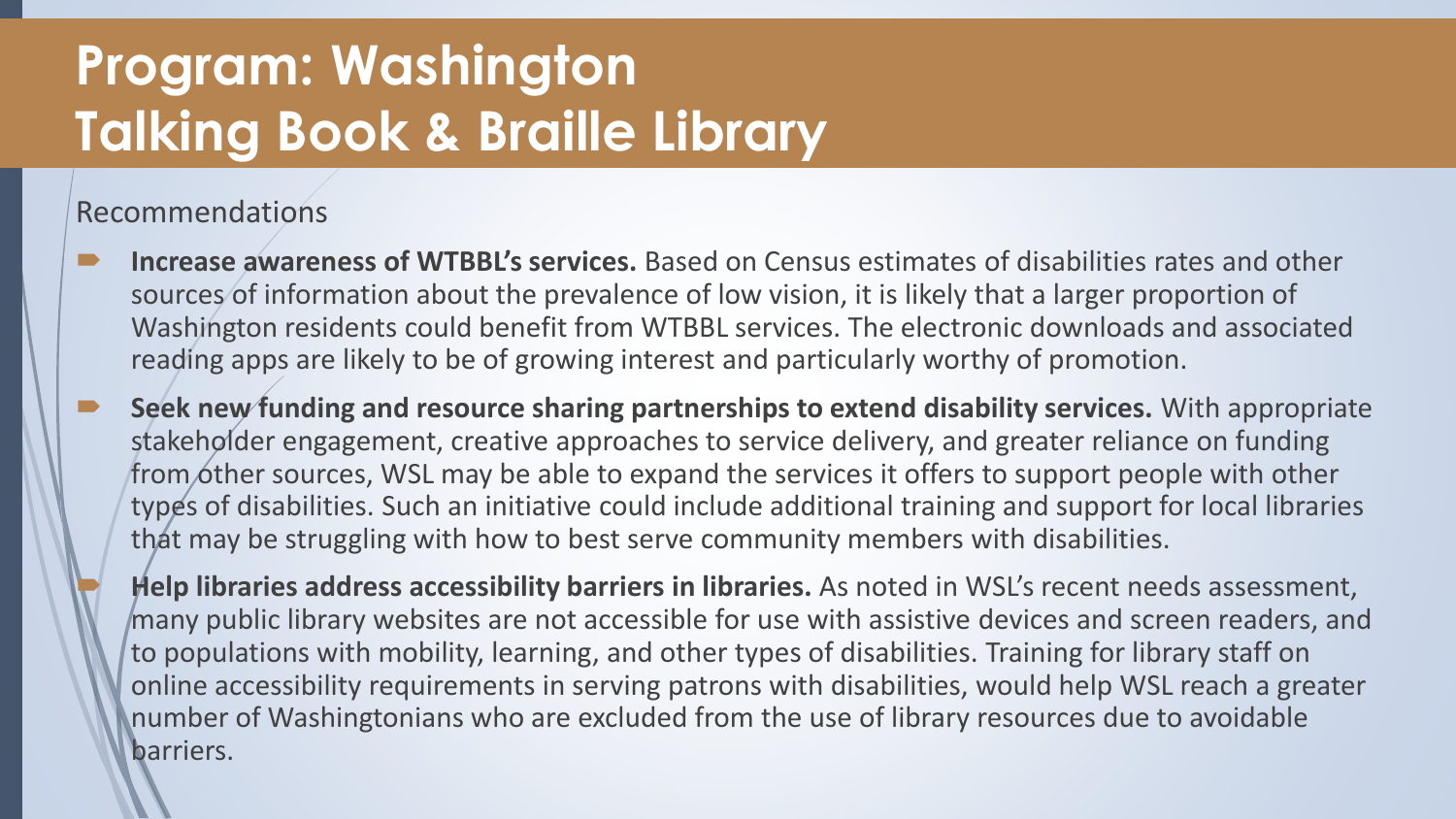#### **Program: Digitization**

- **Continue to invest in supporting local Digitization projects and training the library workforce to preserve historic artifacts.** The two-pronged approach of providing grants to start Digitization, along with WSL training library workforce, results in increased collections.
- **Seek to broaden discovery of digitized materials through linked data and partnerships.** To enhance access, WSL may publish collections using Linked Open Data practices, improving interoperability for other organizations that want to share WSL's digitized collections. WSL may become a Content Hub within the Digital Public Library of America (DPLA). Developing a partnership among Washington libraries holding large collections of digitized materials (e.g., University of Washington, Washington State University, Seattle Public Library), may help WSL more quickly prepare collections for Linked Open Data and DPLA applications.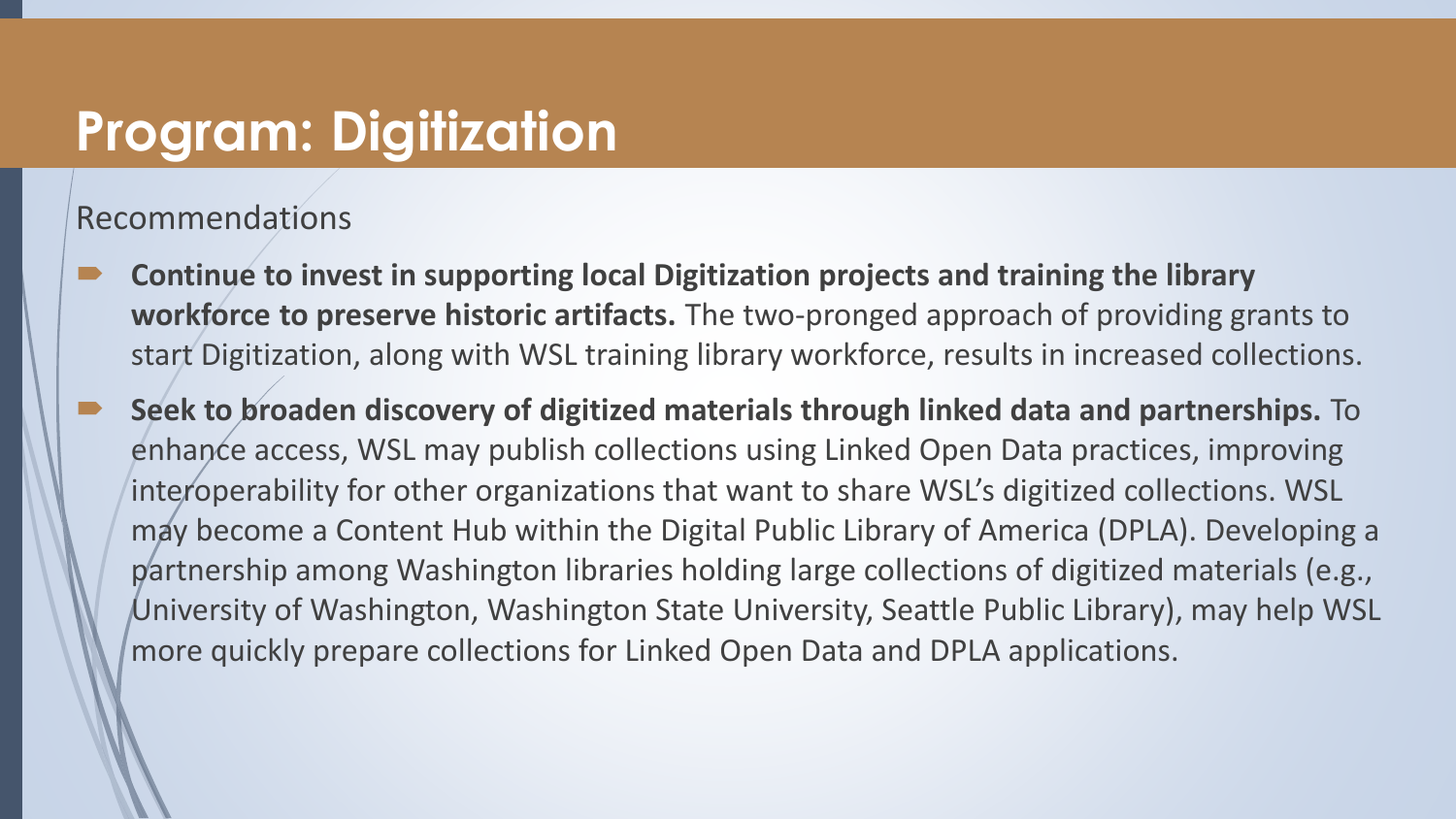#### **Program: Digital Literacy**

- **Set up environment for libraries to share teaching materials developed as a result of LSTA funding.** Increase attention to capturing results, collecting materials developed, and making them available to other libraries.
- **Carefully track available data about persistence and completion rates for Microsoft Imagine Academy.** Some online classes tend to have low retention rates, with some studies of MOOCs observing passing/completion rates of just 5-10%. Tracking the persistence and completion rates of Washington users of the Imagine Academy would help WSL evaluate the return on the investment.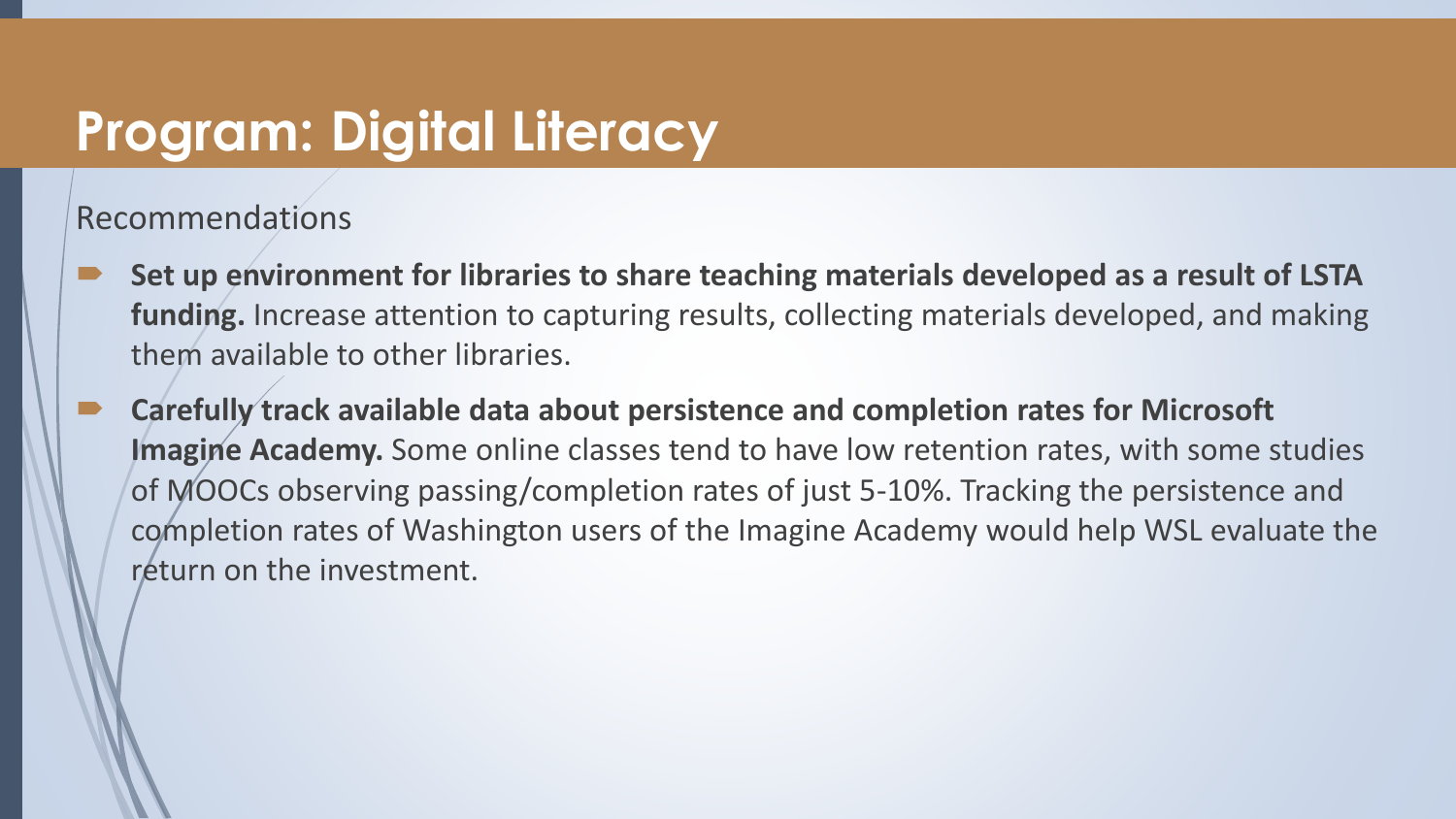### **Program: Continuing Education**

Recommendations

 **Continue offering a variety of continuing education opportunities.** Library staff must continuously update their skills and seek out new ideas and approaches to services in order to respond to the changing needs and expectations of their communities.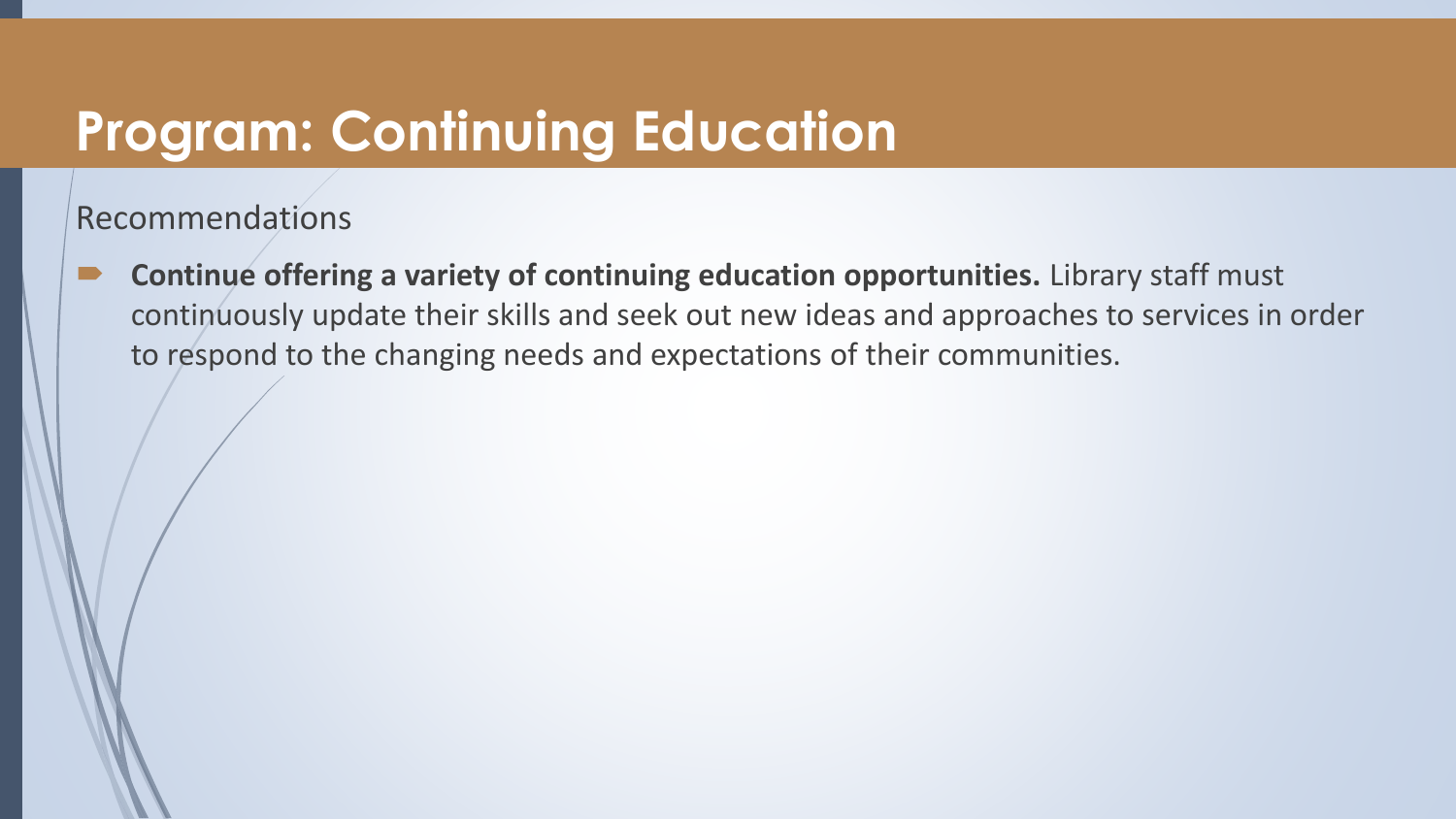## **Program: Consulting Services; Statewide Assistance for Libraries**

- **Develop robust metrics and tracking systems for consulting services.** This would allow the state library to better quantify their efforts, especially in tracking the circulating kits and collections. Use of cloud-based ticketing software might also rapidly introduce a tracking system.
- **Develop a standardized data collection method for tracking training sessions, attendance,**  and/learning outcomes. These data are inconsistent and, therefore, difficult to compile and analyze. Implement standardized rosters and use of online forms would help track activities.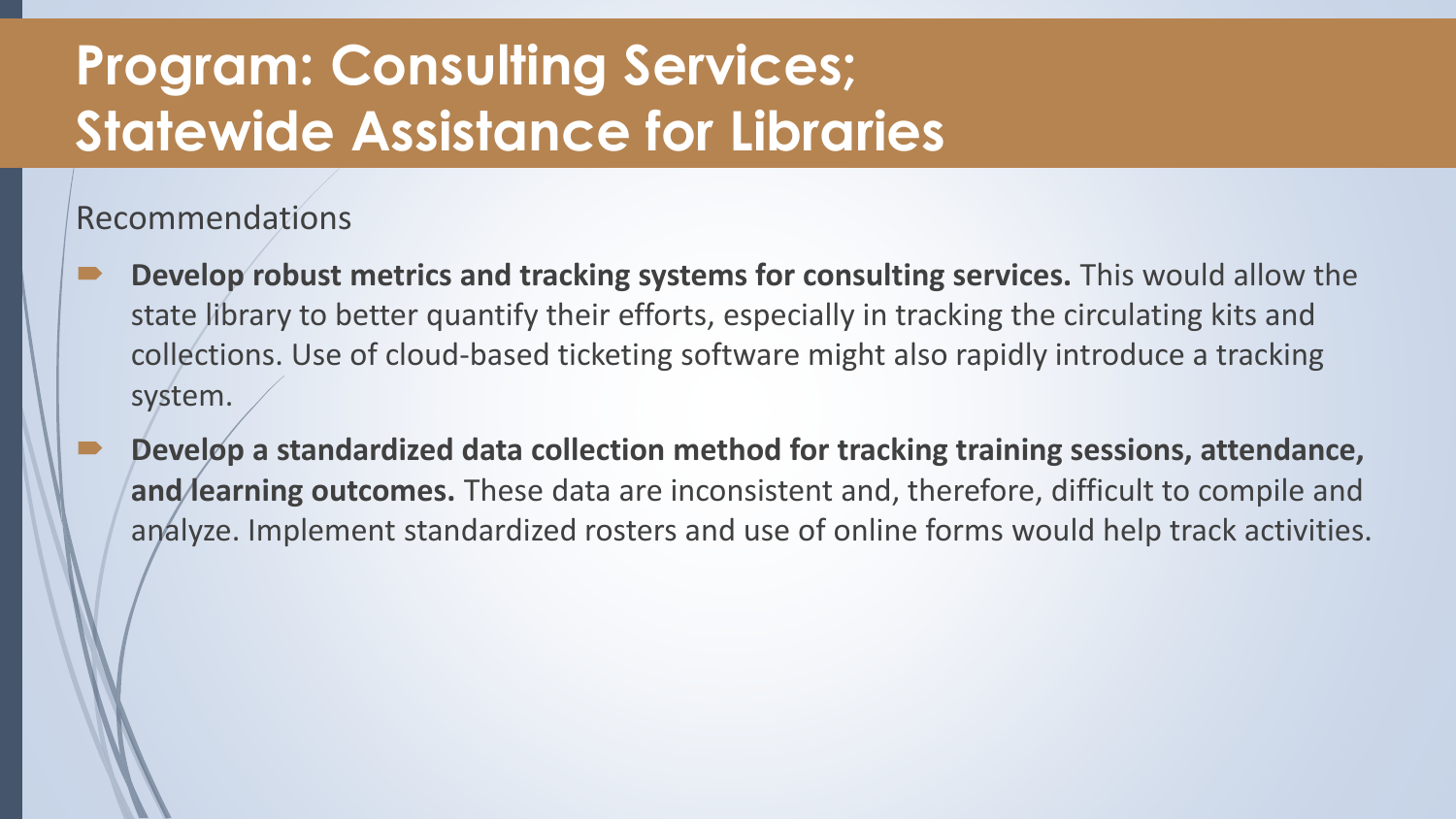# **Program: Teacher Librarian Common Core Cadre (TLC3)**

Recommendations

 **Continue to develop collaborative curriculum support initiatives as additional standards are adopted in schools.** WSL should continue developing support packages. Creating a master development schedule and roll-out process would maintain momentum and attract support. Working collaboratively and sharing with SLAAs and school libraries in other states would be a contribution to the entire library community.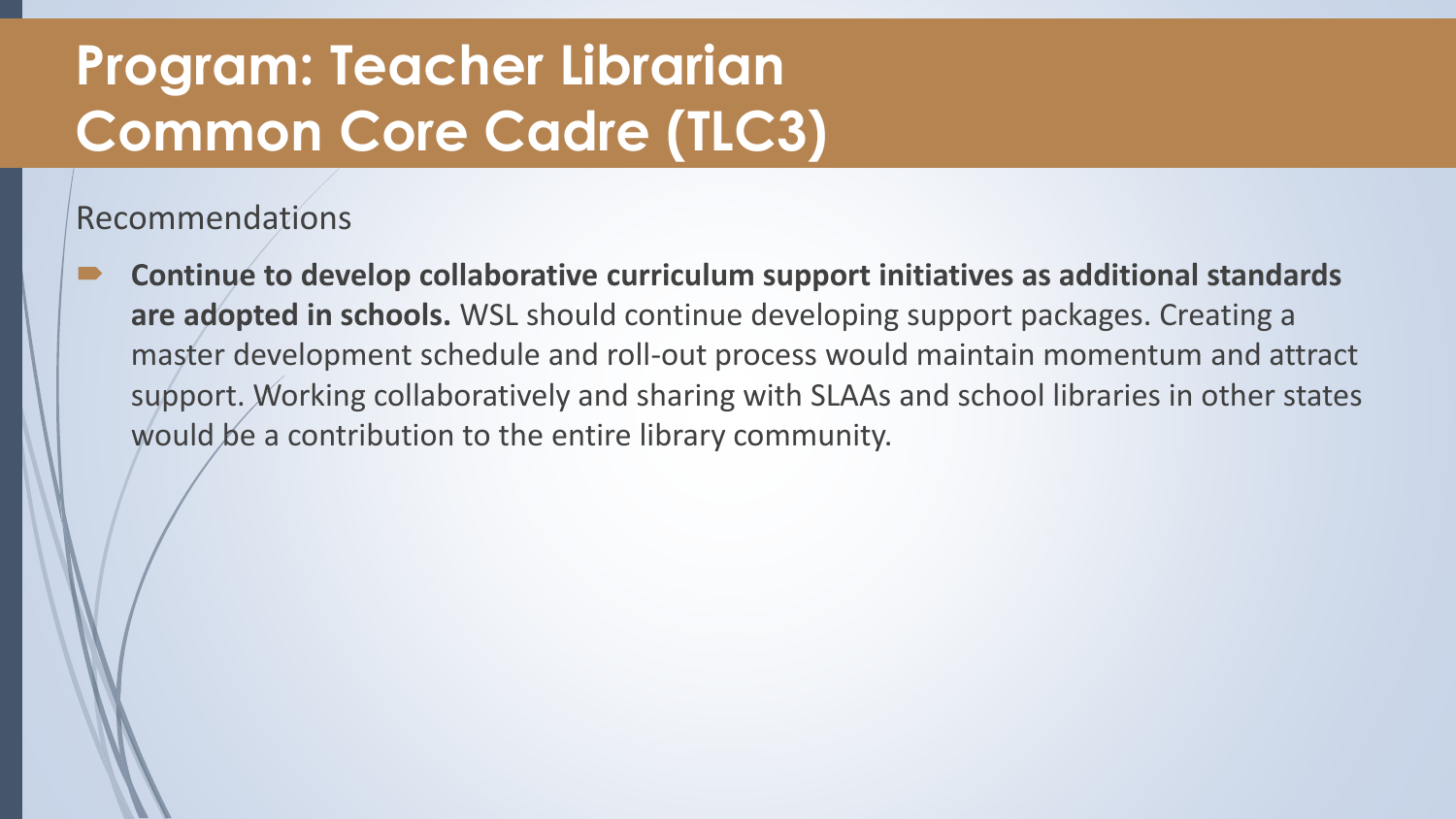#### **Program: Libraries as Open Education Leaders**

Recommendations

 **No further LSTA funding will be directed to Libraries as Open Education Leaders as the program is in its final year.** Further work should focus on disseminating educational content and best practices gathered. The program has laid a solid foundation for further work in this area by bringing key stakeholders together and starting the work of supporting collaboration.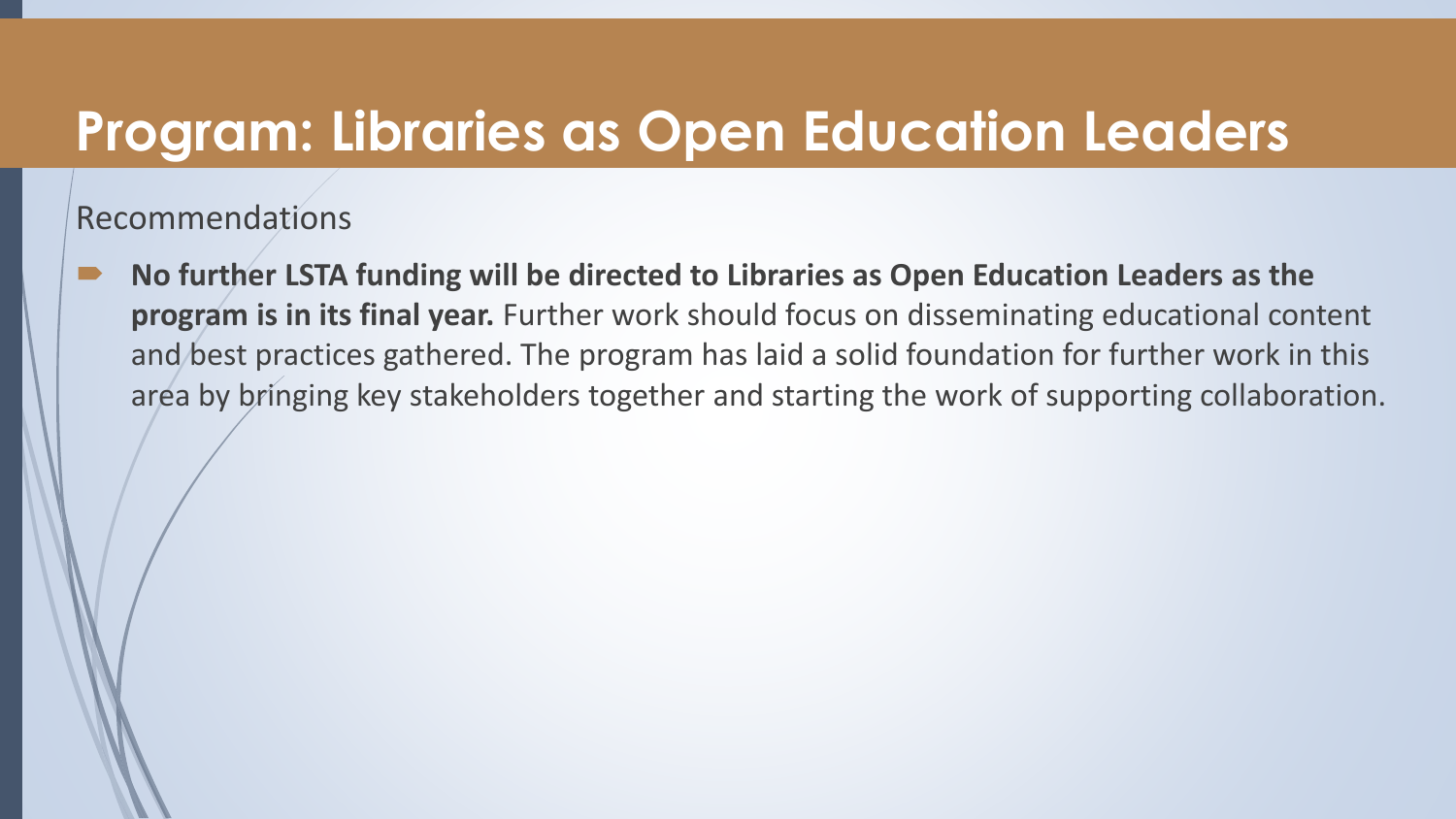# **Focus on the Future: Recommendations for the Next Five Years**

- **Forming partnerships: WSL is a potential agent in helping form inter-library partnerships among libraries of different types (e.g., public libraries and Community and Technical College libraries).** The most significant barriers to forming partnerships is time to cultivate relationships, uncertainty on how to share resources, and concerns about equity in contributions and benefits.
- **Communications and collaboration: Individual library efforts are difficult for libraries to maintain.** Libraries across the state look to WSL for assistance in providing collaboration tools and opportunities for libraries to reduce redundancies and enhance their ability to quickly respond to emerging community needs.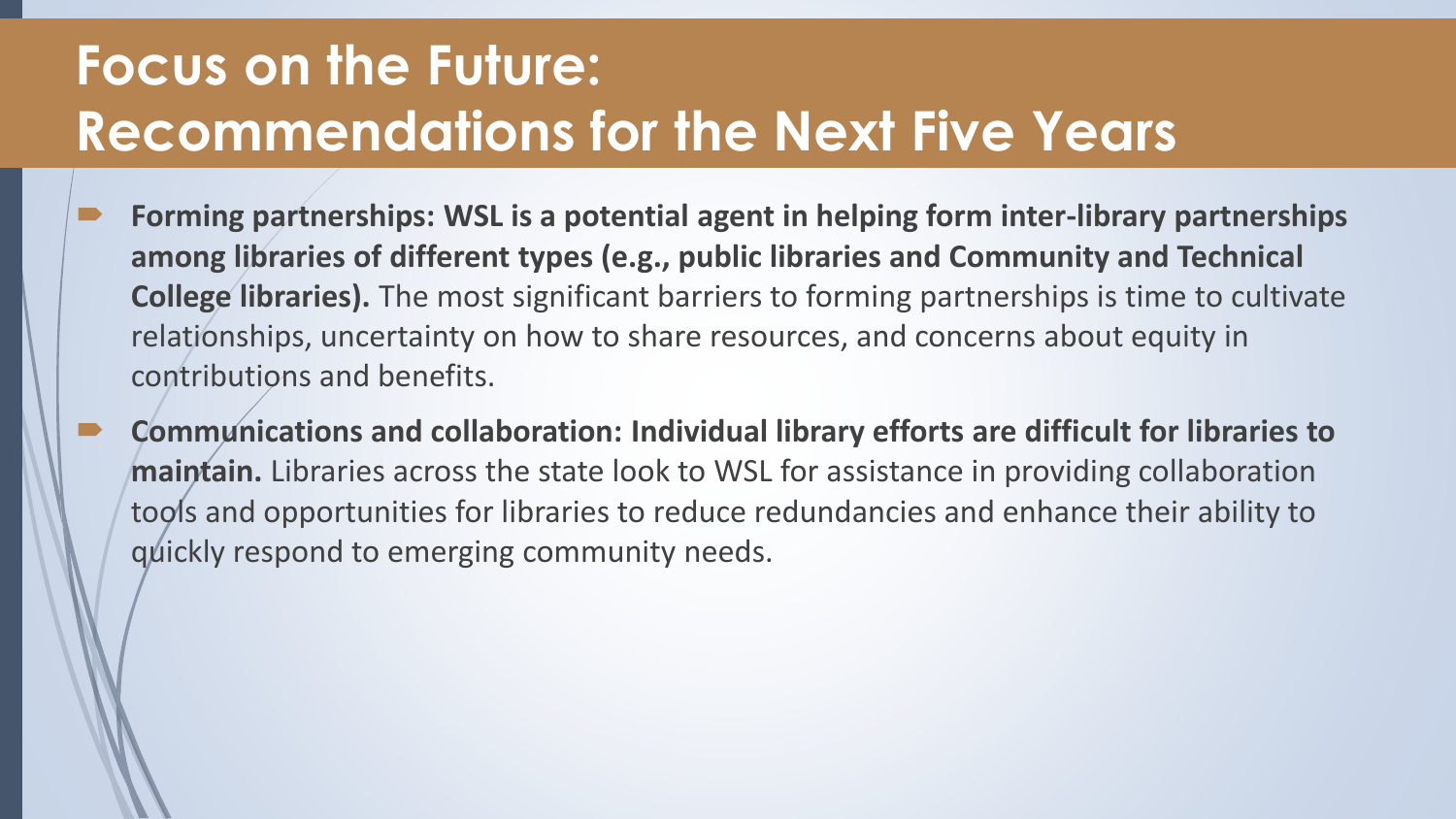# **Focus on the Future: Recommendations for the Next Five Years (cont.)**

- **Evaluation and metrics: WSL could provide leadership by increasing training opportunities on evaluation practices and facilitating work on common metrics among libraries in the state.** While some of the difficulty producing evaluation data is connected to concerns about patron privacy, a larger issue is uncertainty about what to measure and how to gather reliable data.
- **Staffing: WOIS/The Career Information System projects about 450 annual vacancies in library positions through 2022.** WSL leadership is needed in cultivating new librarians and working with professional library education programs to ensure graduates are equipped with the skills they need to be successful.